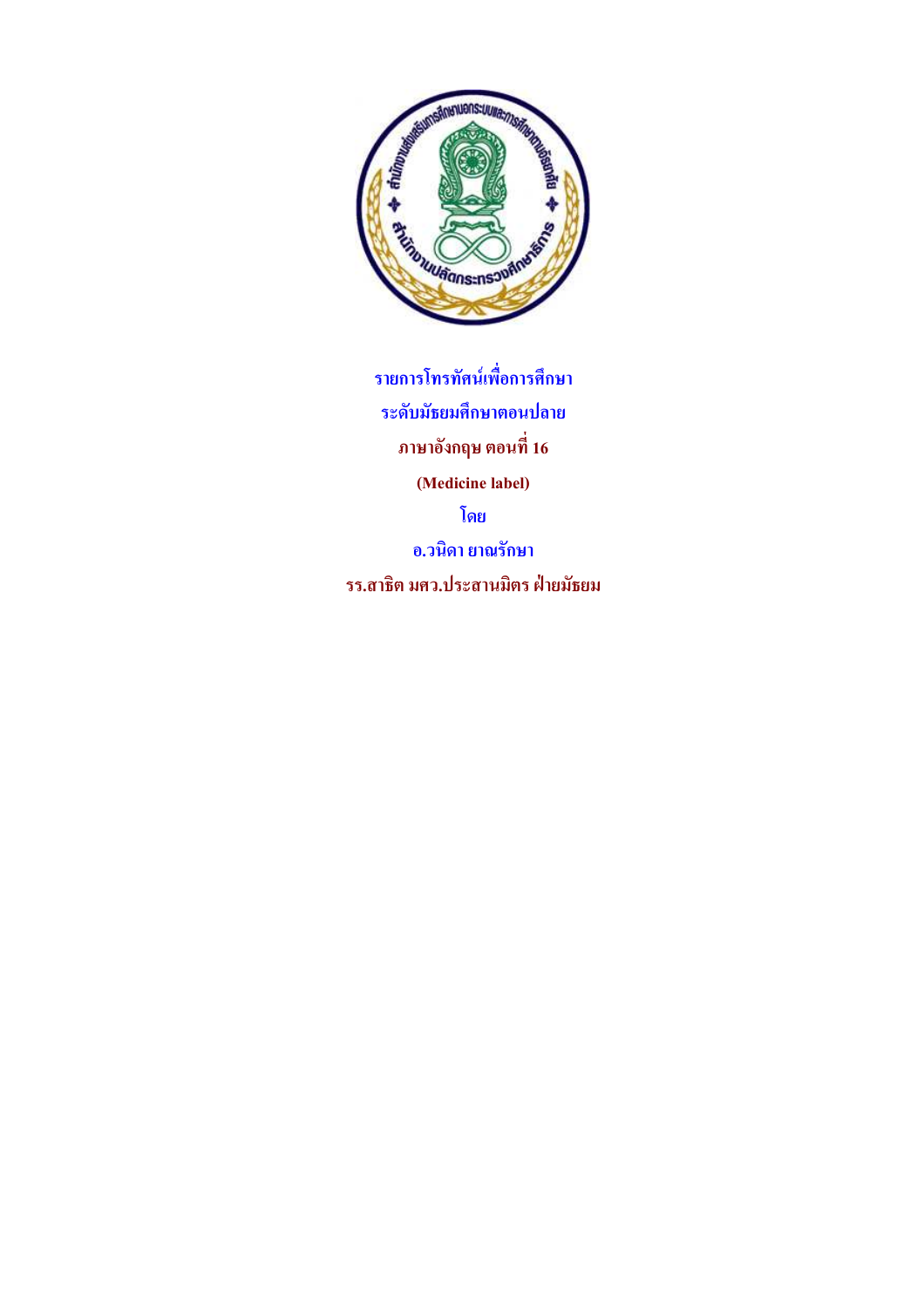# **Medicine label**

## **Extract 1**

# **COUGH FORMULA**

Contains Dextromethorphan, a cough suppressant as effective as codeine, but not narcotic

# **Dosage:**

**Adults:** Two teaspoons every 8 hours. Not to exceed 6 teaspoons a day.

**Children :** 6 to 12 years-one teaspoon every 8 hours. Not to exceed 3 teaspoons a day

**CAUTION**- A persistent cough may be a sign of a serious condition. If symptoms persist for more than 1

week, tend to recur, or are accompanied by a high fever, rash, or persistent headache, consult a physician.

WARNIGN- KEEP OUT OF REACH OF CHILDREN. Do not give this product to children under 6 years

of age except under the advice and supervision of a physician. Do not take this product for persistent or

chronic cough such as occurs with smoking, asthma, or emphysema, or where cough is accompanied by

excessive secretions, except under the advice and supervision of a physician.

#### **Directions: Choose the correct answer according to the medicine label.**

- 1. How much of the cough formula should be given each time to an eleven-year-old child?
	- a. one teaspoonful b. two teaspoonfuls
	- c. three teaspoonfuls d. six teaspoonfuls

2. How much of the cough formula would you give to a four-year-old child without first getting advice from a doctor?

- a. one teaspoonfuls b. two teaspoonfuls
- c. three teaspoonfuls d. none
- 3. If an adult took two teaspoonfuls of the cough formula at 11 a.m. when should this person take the next dosage?
	- a. 5 p.m. b. 6 p.m.
	- c. 7 p.m. d. 8 p.m.
- 4. If the cough formula didn't cure your cough, and you start to have a high fever, what should you do?
	- a. take 2 tablets of aspirin b. consult a physician
	- c. get 8 hours' sleep a night d. keep taking the tough formula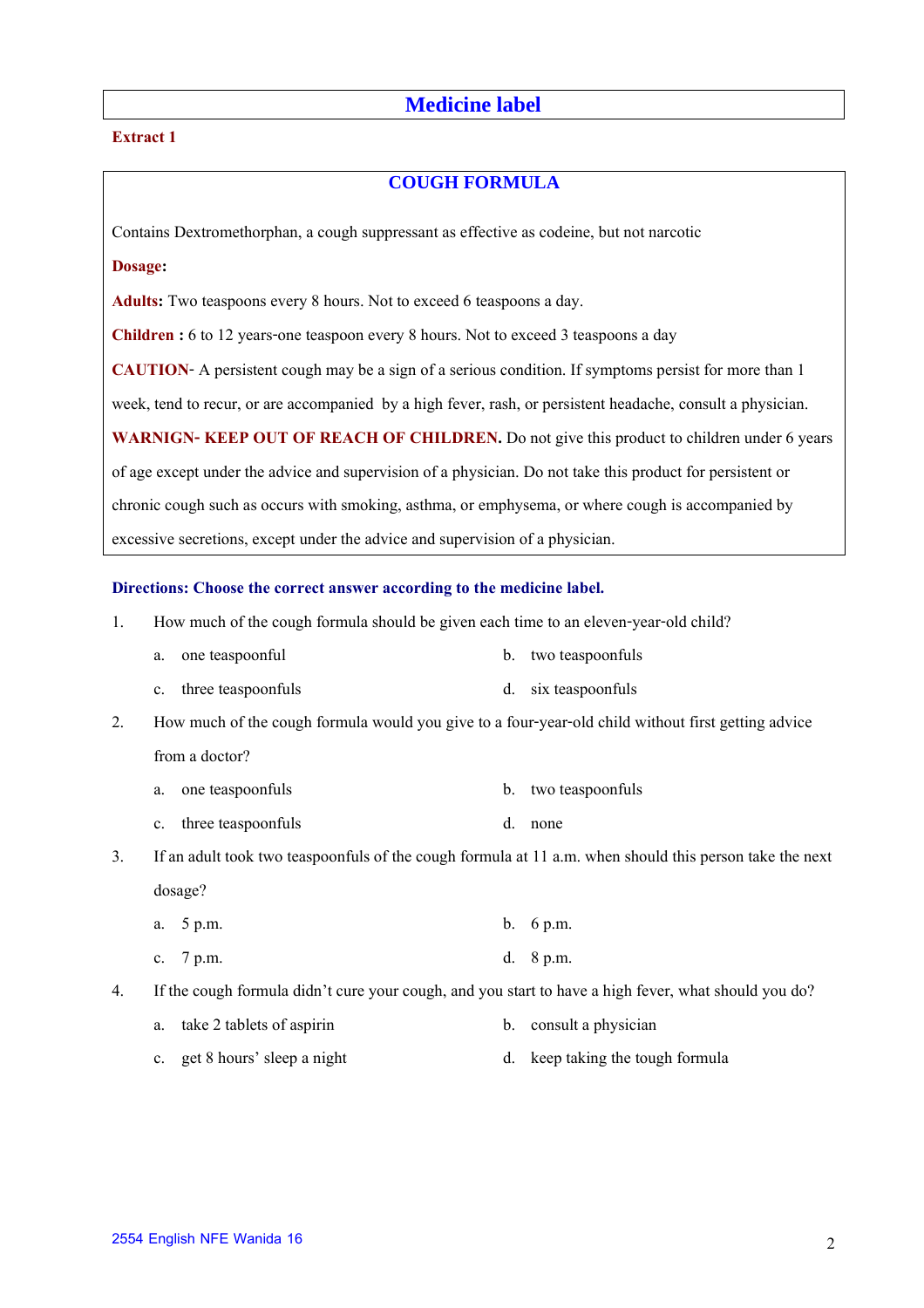# **Extract 2**

| More than 30 years ago, Nobel Prize-winning chemist Linus Pauling proposed the theory that high                 |
|-----------------------------------------------------------------------------------------------------------------|
| doses of Vitamin C could prevent or lessen the severity of colds and other illnesses.                           |
| Pauling was a convincing Vitamin C advocate 1. his death in 1994, but today, researchers                        |
| still don't agree on 2. __________the vitamin, found in many fruits and vegetables, helps curb colds            |
| 3. A set of the supplement form could help prevent a set of the supplement form could help prevent a            |
| number of conditions.                                                                                           |
| Uses: Vitamin C can be used to bolster immunity, particularly 4. superpose who are deficient in the             |
| vitamin (the elderly, smokers, diabetics and women who use oral contraceptives).                                |
| Others use it to reduce cold and asthma symptoms, 5. _______ exercise performance and protect                   |
| against cancer and cataracts.                                                                                   |
| <b>Dose:</b> Most people get enough from food, 6. those with Vitamin C deficiency usually need 200              |
| milligrams to 500 milligrams a day.                                                                             |
| <b>PRECAUTIONS:</b> Doses exceeding 2,000 milligrams a day 7. diarrhea.                                         |
| Vitamin C supplements 8. ______________ by people with iron-overload problems or kidney disorders.              |
| Research: Vitamin C doesn't appear to 9. reduce cold symptoms, except perhaps for people                        |
| who are deficient in the nutrient. Some studies suggest that the vitamin can help prevent cancer, cataracts and |
| gallbladder disease, but more rigorous studies and needed 10. establish a link.                                 |
|                                                                                                                 |

| 1. |    | 1. by          |    | 2. for              |
|----|----|----------------|----|---------------------|
|    |    | 3. until       |    | 4. since            |
| 2. |    | 1. whether     |    | 2. what             |
|    |    | 3. even        |    | 4. though           |
| 3. | 1. | However        |    | 2. As a result      |
|    | 3. | In other words |    | 4. For example      |
| 4. |    | 1. against     | 2. | among               |
|    | 3. | on             | 4. | over                |
| 5. |    | 1. enhanced    |    | 2. enhancing        |
|    |    | 3. enhances    |    | 4. enhance          |
| 6. |    | 1. but         | 2. | or                  |
|    | 3. | <b>SO</b>      | 4. | and                 |
| 7. | 1. | are caused     |    | 2. will have caused |
|    | 3. | causing        | 4. | can cause           |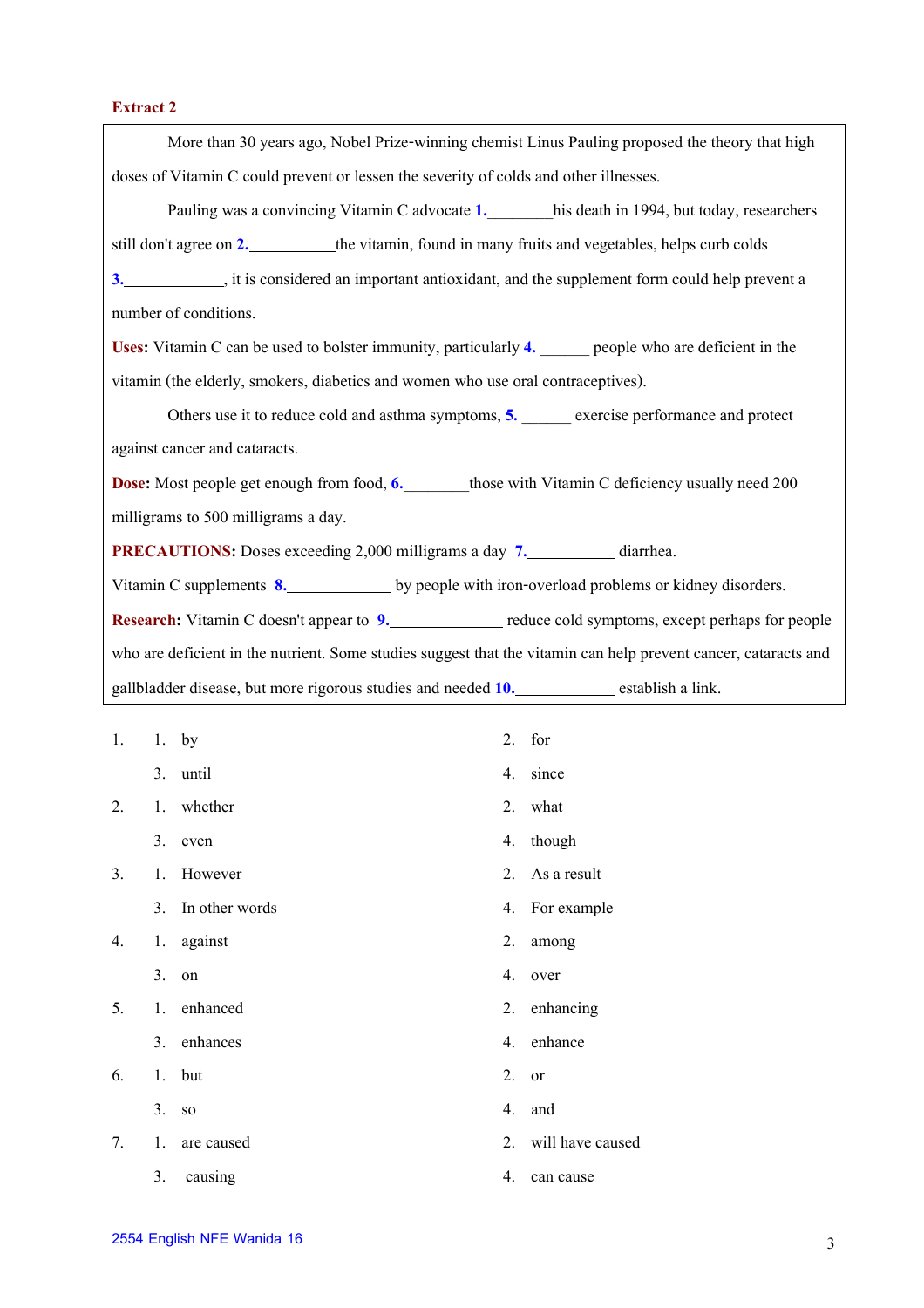| 8.  |    | 1. should not be used |         | 2. had not been used |
|-----|----|-----------------------|---------|----------------------|
|     | 3. | cannot use            |         | 4. are not using     |
| 9.  |    | 1. significance       |         | 2. significantly     |
|     |    | 3. significant        |         | 4. signifying        |
| 10. |    | $1.$ for              | $2.$ to |                      |
|     | 3. | 1n                    |         | 4. by                |

# **Extract 3**

Diabetics are twice as likely as non-diabetics to suffer from depressions, say psychiatrists from Washington University and the US Department of Veterans Affairs in St. Louis, who analysed 25 years of research.

 Doctors have long assumed that diabetes-which strikes tens of millions of people-can bring on depression because of the difficulties it causes in the lives of sufferers, says the study's senior author, Patrick Lustman of Washington University. But now, the idea that **the reverse** could be true-that is, depression may lead to diabetes--is being seriously considered, says Lustman. One clue may lie in the inactivity and overeating that accompany depression. Each contributes to diabetes.

Diabetics who are depressed should seek treatment for both maladies, the researcher says.

## **Questions 1-2**

- 1. According to the passage, what does **'the reverse'** refer to?"
	- 1. Depression causes diabetes. 2. Overeating leads to diabetes.
		-
- 
- 3. Diabetes results from inactivity. 4. Non-diabetics results in depression.
- 2. Which of the following style does the writer use?
	- 1. Descriptive 2. Narrative 2. 2. 2. Narrative
	- 3. Informative 4. Argumentative
- -

## **Extract 4**

Genetics play a big role in the way our skin develops, determining its color, pore concentration, thickness, even the number of veins and nerves situated in its deepest layer. Yet your skin's well - being not only depends on a really efficient , scientific skincare routine, but on a healthy lifestyle too.

 Getting enough sleep is important, for example because this is the time when skin works especially hard at repairing itself. Lack of it leaves skin looking dull. If you're suffering from insomnia, the chances are that stress is a significant factor. Whereas happiness makes skin glow, stress makes skin show the worst side of **its nature.** Spots, pimples, eczema, blotchiness and flakiness : these are just some of the stress symptoms you may see in your skin.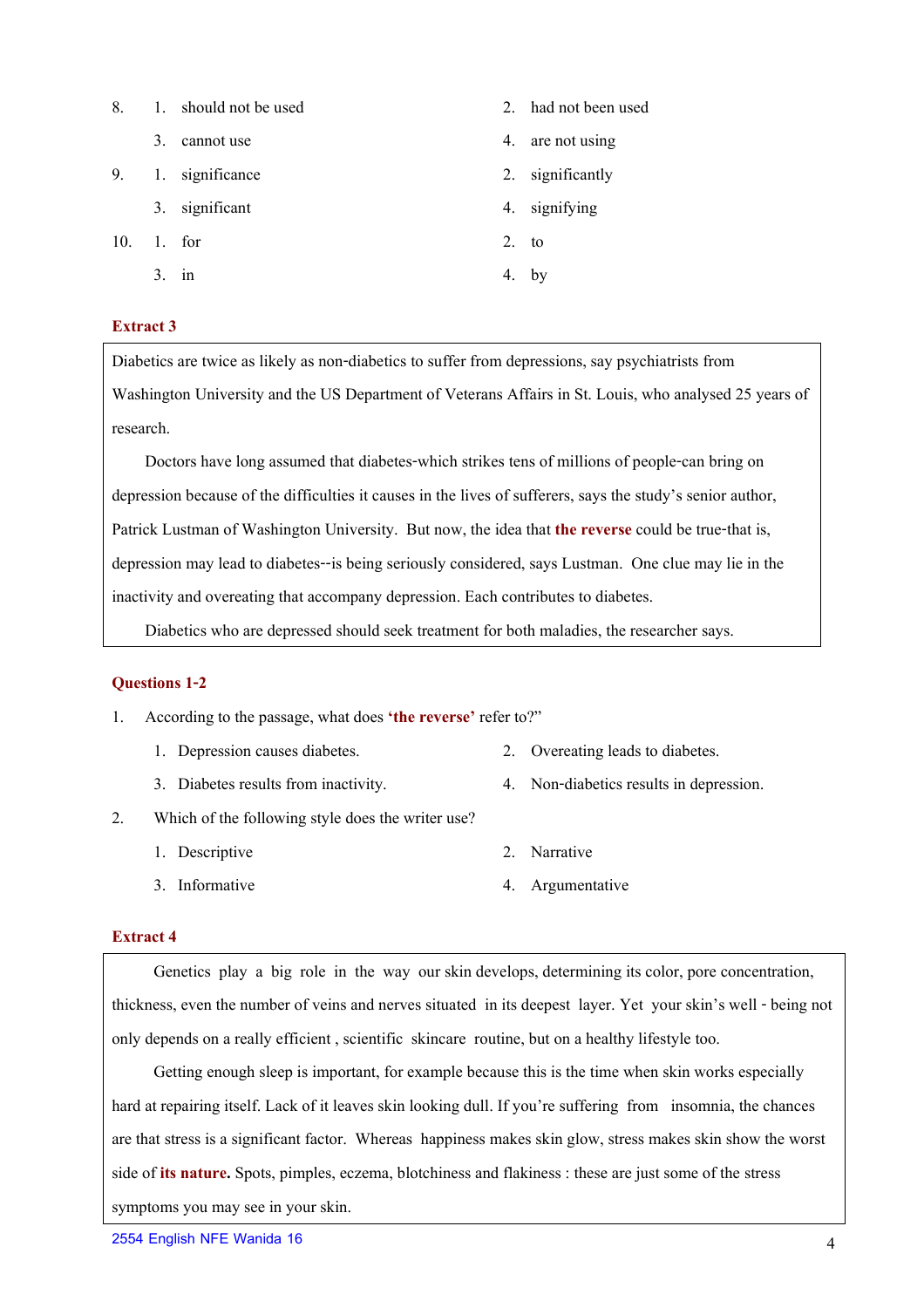Luckily, one of the best ways of reducing stress is also very beneficial to skin : getting more exercise. Both aerobic exercise such as tennis, dancing , and jogging , and anaerobic exercise like stretching and yoga, are highly beneficial, because they improve circulation . And it is blood that brings the vitamins and nutrients necessary for cell metabolism to the skin.

For your general well - being, it is always best to mix the **two types of exercise.** If you are not eating healthily, if certainly becomes evident swiftly in your skin, which loses its glow and shine. The problem can be as simple as a lack of vitamin C, which plays a vital role in collagen formation and cell repair. Although vitamin C is found in fresh fruit like melon, oranges, and even in tomatoes. the body cannot store it. Therefore, **it**needs regular supplies. Other important vitamins are the B group, especially B2 and B12 and vitamin E, along with zinc. But vitamin and mineral supplements are not the complete answer. The best way to obtain a balanced mix of vitamins and minerals is to eat the freshest, most natural foods. A diet rich in unsaturated fats such as olive oil rather than butter, unprocessed fiber, raw fruit and vegetables and low - fat protein such as fish and chicken will provide everything your skin needs. If you can cut out caffeine. smoking and alcohol, so much the better. Do not forget to drink as much water as you can each day : six glasses at least. It helps every organ in your body function better, aiding digestion, circulation and even excretion of toxins through the skin's pores.

## **Question 1-10**

- **1.** The best title for this extract is  $\cdot$ 
	-
	- 3. How Your Skin Works 4. Healthy Food, Healthy Look
- **2.** The main idea of the extract is  $\cdot$ 
	- 1. genetics is necessary for our skin's well being
	- 2. genetics plays a big role in the way our skin develops
	- 3. a healthy lifestyle is really important to our skin's well being
	- 4. our skin's well being depends on a really efficient scientific skincare routine
- **3.**  $\qquad \qquad$  is not good for the skin.
	- 1. Collagen 2. Vitamin C
	- 3. Insomnia 4. Exercise
- **4.** According to the extract, it is TRUE that \_\_\_\_\_\_\_\_.
	- 1. skin works hard at night to repair itself
	- 2. oversleeping may have bad effects on skin
	- 3. the most important vitamins for skin are the B group
	- 4. aerobic exercise is the best way to improve the skin
- **2554 English NFE Wanida 16** 5
- 1. Keeping Skin Shiny 2. Good Skin from Within
	-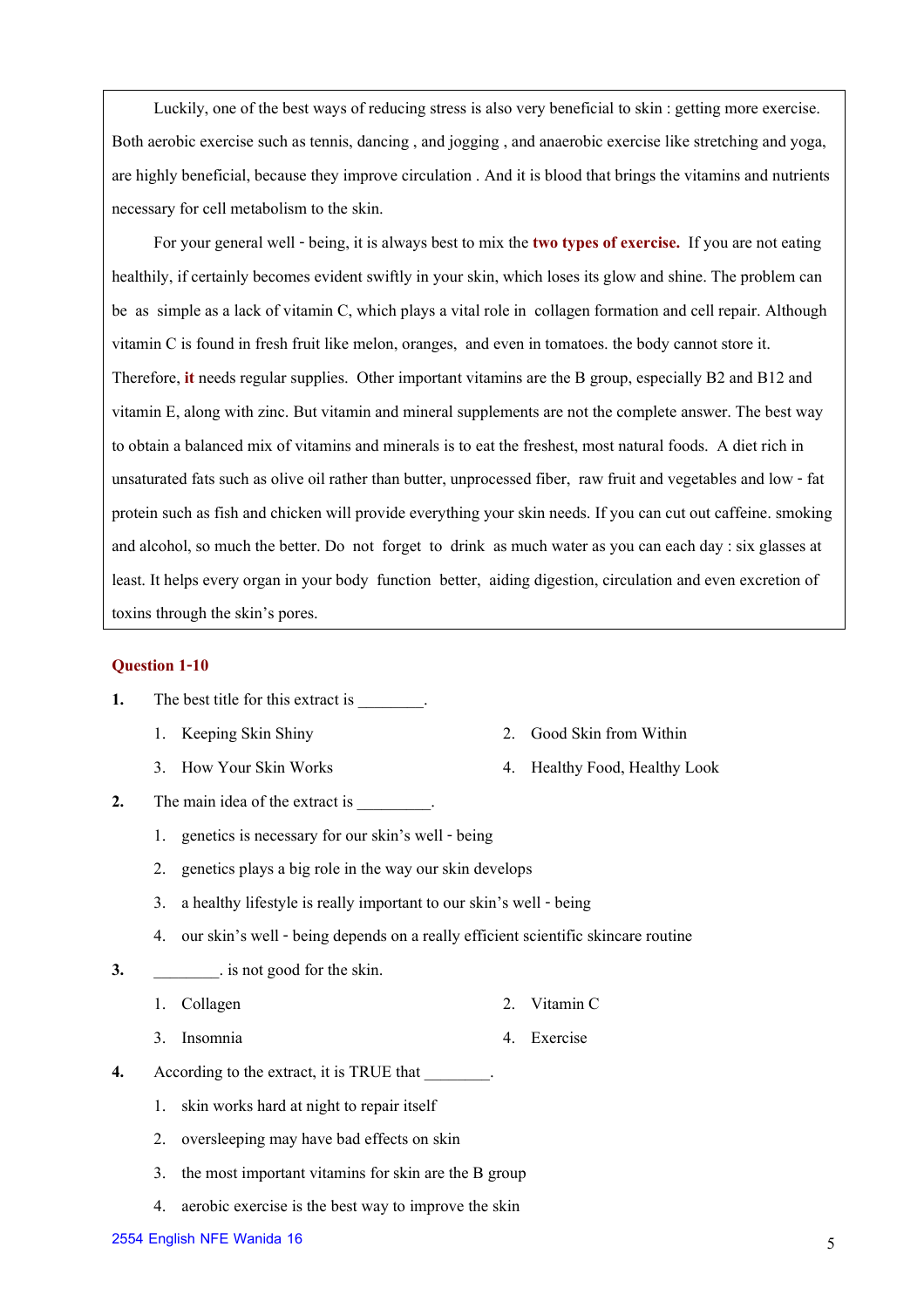| 5.  |    | Your skin loses its glow and shine swiftly if you _______.                       |    |                                           |
|-----|----|----------------------------------------------------------------------------------|----|-------------------------------------------|
|     | 1. | exercise regularly                                                               | 2. | reduce your stress level                  |
|     | 3. | consume alcohol and caffeine                                                     |    | 4. have a healthy, balanced diet          |
| 6.  |    | The phrase "its nature" (line 8) refers to the nature of _______.                |    |                                           |
|     | 1. | skin                                                                             | 2. | stress                                    |
|     |    | 3. sleep                                                                         | 4. | lifestyle                                 |
| 7.  |    | The phrase " two types of exercise" (line 14) refers to $\qquad \qquad$ .        |    |                                           |
|     |    | 1. stretching and yoga                                                           | 2. | aerobic exercise and dancing              |
|     |    | 3. jogging and anaerobic exercise                                                | 4. | aerobic and anaerobic exercise            |
| 8.  |    | The word "it" (line $18$ ) refers to $\qquad \qquad$ .                           |    |                                           |
|     | 1. | the body                                                                         | 2. | fresh fruit                               |
|     |    | 3. vitamin C                                                                     | 4. | cell repair                               |
| 9.  |    | According to the last paragraph, water helps the body to do all of the following |    |                                           |
|     |    | EXCEPT .                                                                         |    |                                           |
|     | 1. | digest food                                                                      | 2. | circulate blood                           |
|     | 3. | eliminate toxins                                                                 | 4. | overcome insomnia                         |
| 10. |    | The extract is primarily intended for ________.                                  |    |                                           |
|     |    | 1. people trying to live longer                                                  | 2. | women desiring to lose weight             |
|     | 3. | people wanting to have youthful skin                                             | 4. | women preparing to enter a beauty contest |
|     |    |                                                                                  |    |                                           |

# **Grammar Review**

| <b>Sentence Completion</b> |  |
|----------------------------|--|

**Directions:** Select the best choice that best completes the sentence.

1. Caroline Hazard was elected as the fifth president of Wellesley College, despite her lack of a college education and administrative experience.

- a. Forty-three years b. She was forty-three c. Was forty-three d. At forty-three
- 2. A radome, a giant inflated dome, instruments that transmit messages by way of orbiting satellites.
	- a. and contains b. contains b. contains
	- c. for containing d. containing d. containing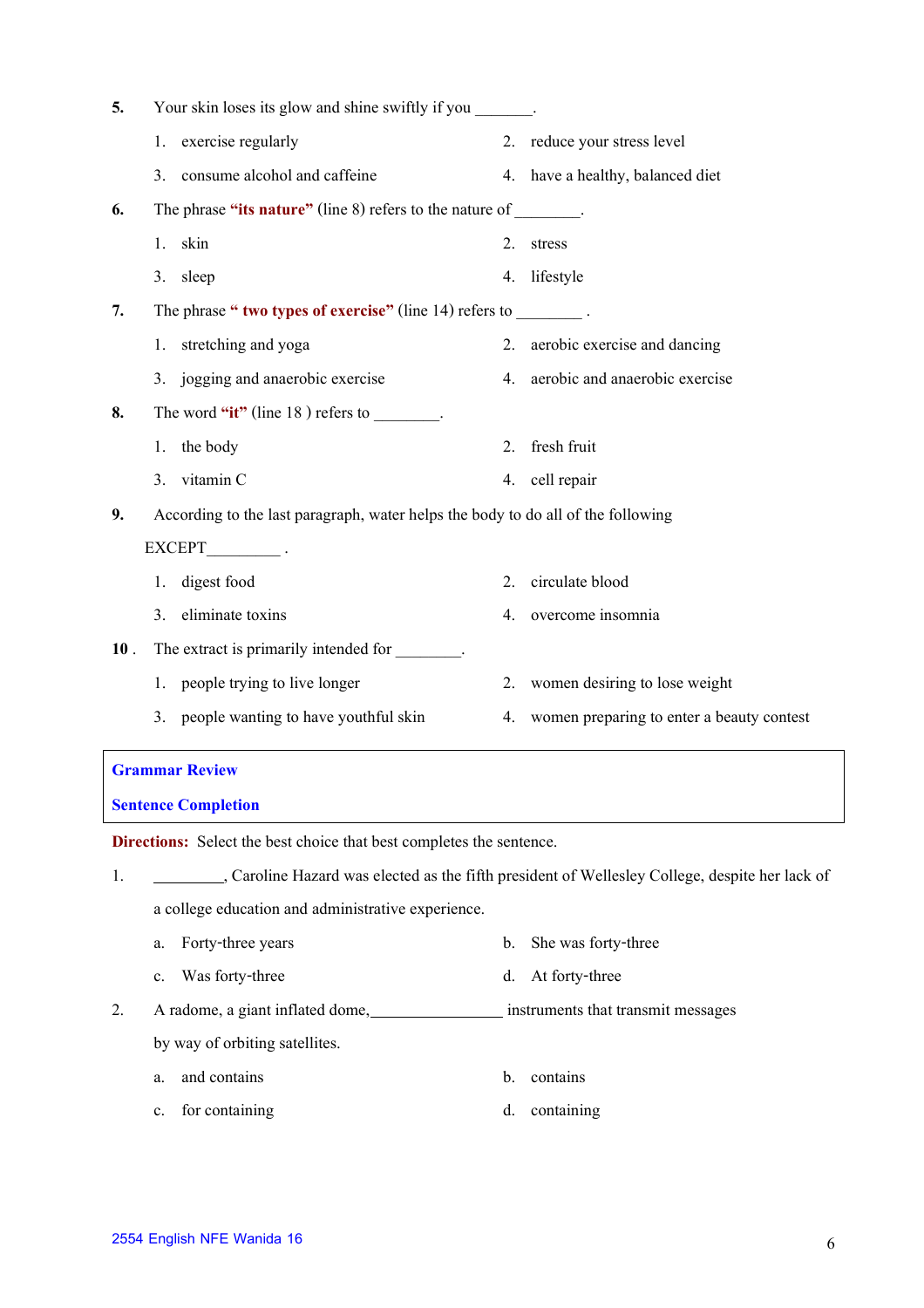| 3.  |                                                                                                                                    |    |                                             |
|-----|------------------------------------------------------------------------------------------------------------------------------------|----|---------------------------------------------|
|     | independent to be the first plants<br>a.                                                                                           |    | b. the first independent plants to be       |
|     | the first plants to be independent<br>c.                                                                                           |    | d. to be the first independent plants       |
| 4.  | Not even of reaching a third of humanity, as can the comic strip.                                                                  |    |                                             |
|     | where films or television can boast<br>a.                                                                                          |    | b. as films or television boast             |
|     | films or television boasting<br>c.                                                                                                 | d. | films or television can boast               |
| 5.  |                                                                                                                                    |    |                                             |
|     | that communicating<br>a.                                                                                                           |    | b. communicating                            |
|     | their communicating<br>c.                                                                                                          | d. | communicate                                 |
| 6.  | Simple pressure gauges such as liquid-level manometers are ______________                                                          |    |                                             |
|     | insensitive for use in vacuum work.                                                                                                |    |                                             |
|     | too<br>a.                                                                                                                          |    | b. so                                       |
|     | than<br>c.                                                                                                                         |    | d. enough                                   |
| 7.  |                                                                                                                                    |    |                                             |
|     | can hold<br>a.                                                                                                                     | b. | that can hold                               |
|     | that can hold it<br>c.                                                                                                             | d. | that it can hold                            |
| 8.  | The growth of colleges and universities in the United States.                                                                      |    |                                             |
|     | of the country has paralleled the growth<br>a.                                                                                     |    | b. has the growth paralleled of the country |
|     | has paralleled the growth of the country d. of the country the growth has paralleled<br>c.                                         |    |                                             |
| 9.  | Sam Rayburn <b>Exam Sam Rayburn Exam Sam Rayburn I</b> conserved as speaker of the United States House of Representatives than any |    |                                             |
|     | other member of congress.                                                                                                          |    |                                             |
|     | serving<br>a.                                                                                                                      | b. | served as                                   |
|     | served<br>c.                                                                                                                       | d. | who served                                  |
| 10. | Graying hair, weight gain, and from physical exertion may be physiological indices of                                              |    |                                             |
|     | a person's advancing age.                                                                                                          |    |                                             |
|     | to recuperate is more difficult<br>a.                                                                                              |    | b. it is more difficult to recuperate       |
|     | there is great difficulty recuperating<br>c.                                                                                       |    | d. greater difficulty in recuperating       |
| 11. |                                                                                                                                    |    |                                             |
|     | its<br>a.                                                                                                                          |    | b. with                                     |
|     | has<br>$c_{\cdot}$                                                                                                                 |    | d. of                                       |
| 12. | The sundial the oldest scientific instrument that is still in use.                                                                 |    |                                             |
|     | is to be said<br>a.                                                                                                                |    | b. is said to be                            |
|     | said is to be<br>c.                                                                                                                | d. | to be is said                               |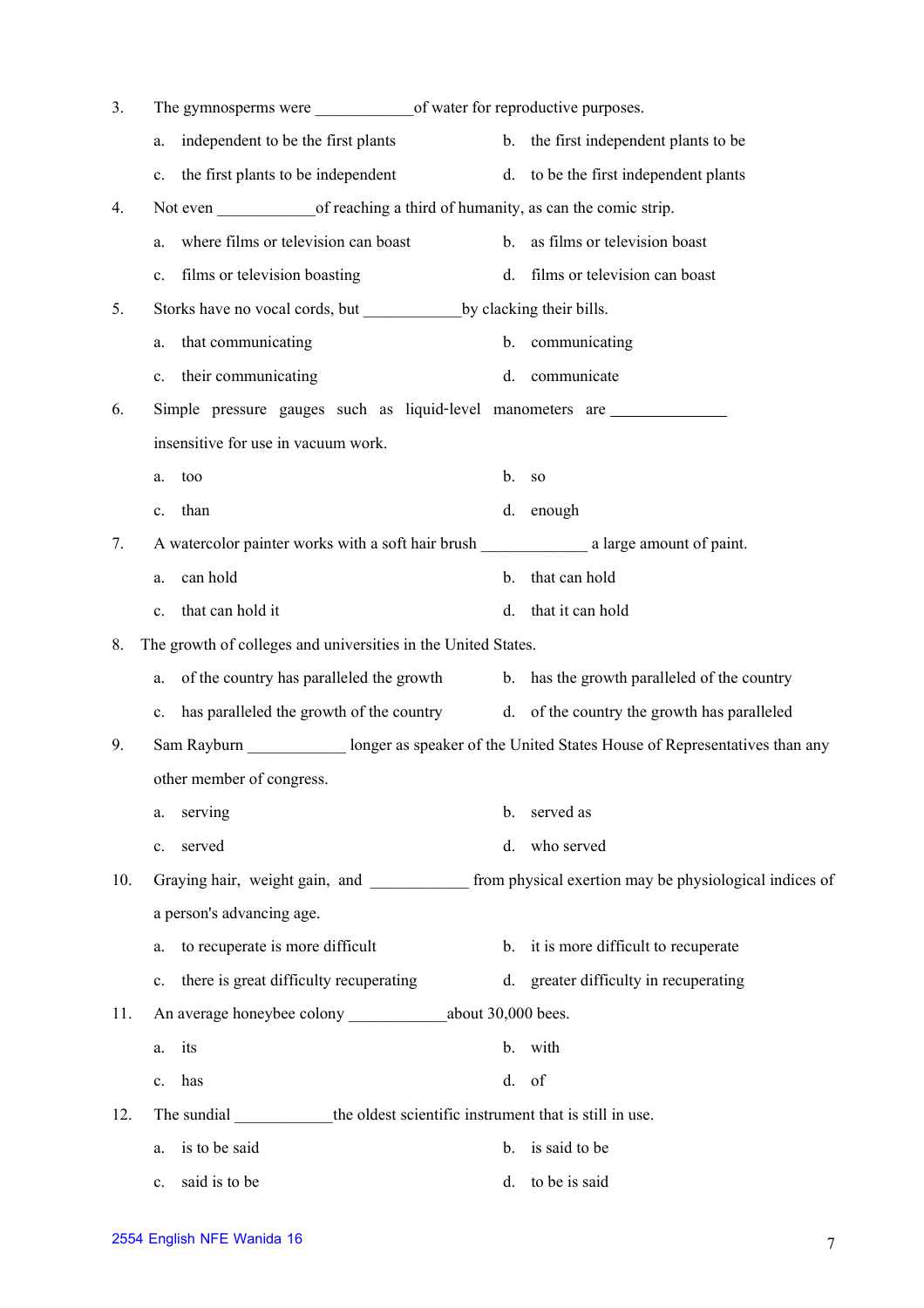| 13. |                | sandal is among the earliest forms of footwear, dating from prehistoric times.                   |                |                            |
|-----|----------------|--------------------------------------------------------------------------------------------------|----------------|----------------------------|
|     | a.             | The                                                                                              | b.             | That the                   |
|     | c.             | It was the                                                                                       | d.             | There was the              |
| 14. |                | in politics does not necessarily ensure well-run government.                                     |                |                            |
|     | a.             | Which widespread Participation                                                                   |                |                            |
|     | b.             | Participation is widespread                                                                      |                |                            |
|     | b.             | Participation widespread is there                                                                |                |                            |
|     | d.             | Widespread participation                                                                         |                |                            |
| 15. |                |                                                                                                  |                |                            |
|     | a.             | it is cotton                                                                                     | b.             | cotton is                  |
|     | c.             | which cotton is                                                                                  | d.             | that is cotton             |
| 16. |                | Essentially, a theory is an abstract, symbolic representation of <u>equallity</u> .              |                |                            |
|     | a.             | what it is conceived                                                                             | b.             | that is conceived          |
|     | c.             | what is conceived to be                                                                          | d.             | that is being conceived of |
| 17. |                |                                                                                                  |                |                            |
|     | a.             | once they grew                                                                                   | b.             | they grew once             |
|     | $\mathbf{c}$ . | that once grew                                                                                   | d.             | once grew                  |
| 18. |                | relatively costly, the diesel engine is highly efficient and needs servicing infrequently.       |                |                            |
|     | a.             | Even                                                                                             | $\mathbf b$ .  | It is                      |
|     | $\mathbf{c}$ . | Even though                                                                                      | d.             | There is                   |
| 19. |                | Acids are chemical compounds that, in water solution, have_______________, a corrosive action on |                |                            |
|     |                | metals, and the ability to turn certain blue vegetable dyes red.                                 |                |                            |
|     | a.             | tastes sharp                                                                                     | b.             | sharp-tasting              |
|     | c.             | a sharp taste                                                                                    | d.             | tasting sharp              |
| 20. |                | The difference between libel and slander is that libel is printed while_______________.          |                |                            |
|     | a.             | spoken is slander                                                                                | $\mathbf{b}$ . | is spoken slander          |
|     | c.             | slander is spoken                                                                                | d.             | is slander spoken          |
| 21. |                | It is believed that Yellowstone National Park has more geological wonders than                   |                |                            |
|     |                | other area of the same size.                                                                     |                |                            |
|     | a.             | no                                                                                               | b.             | those                      |
|     | c.             | any                                                                                              | d.             | none                       |